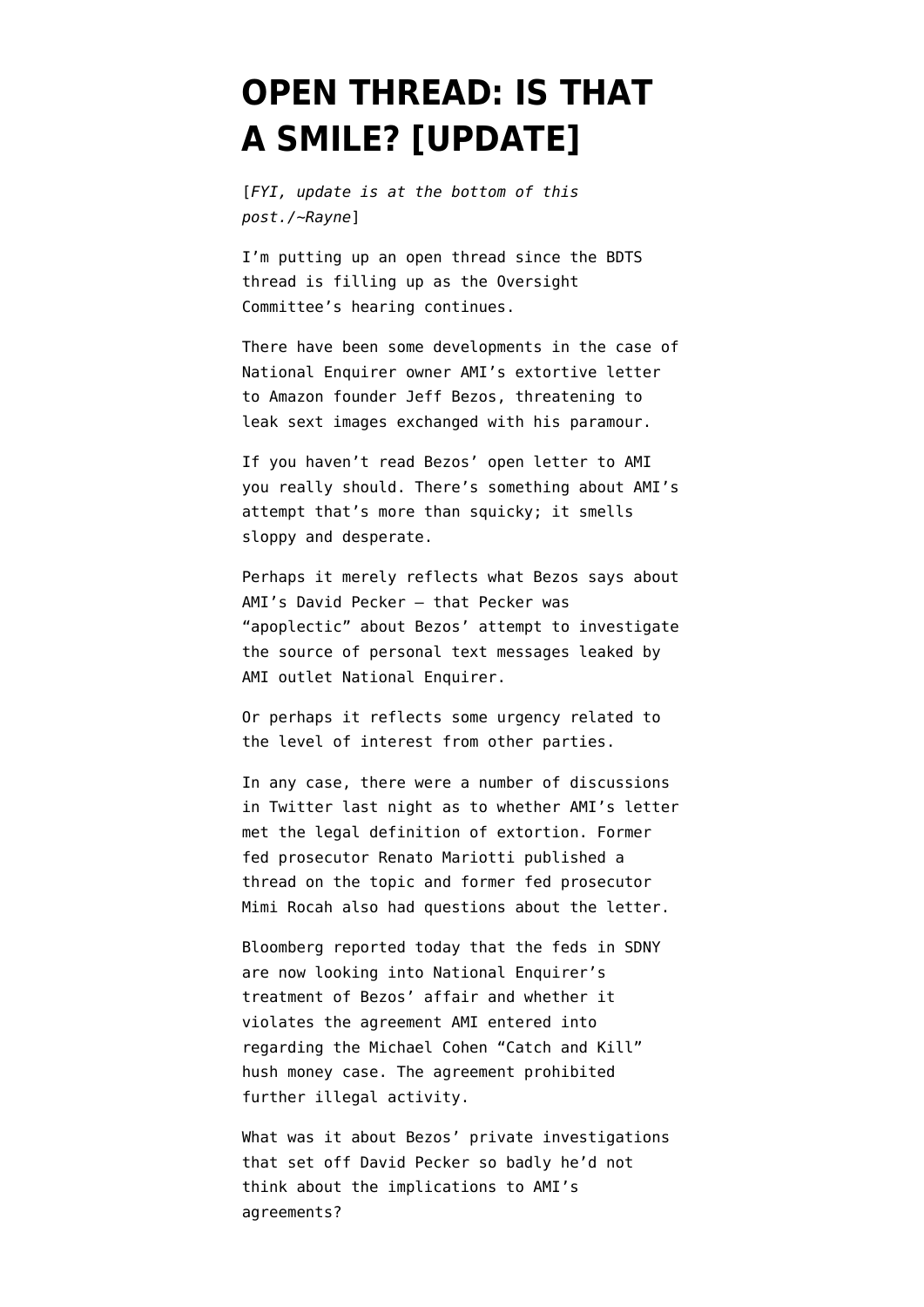Bezos appears confident  $-$  though he hasn't confirmed this in public — that the messages he exchanged with his married lover were entirely private. This suggests that their leakage was through illegal means.

Why would Pecker risk the possibility such an extortive act might expose illegal surveillance methods had been used against Bezos?

The one other recent case where Pecker's name has come up in regard to aggressive surveillance and shaping news media coverage was that of Hollywood film producer Harvey Weinstein. Pecker and Weinstein have been characterized as friends:

> Mr. Weinstein held off press scrutiny with a mix of threats and enticements, drawing reporters close with the lure of access to stars, directors and celebrity-packed parties. Some journalists negotiated book and movie deals with him even as they were assigned to cover him. The studio chief once paid a gossip writer to collect juicy celebrity tidbits that Mr. Weinstein could use to barter if other reporters stumbled onto an affair he was trying to keep quiet. He was so close to David J. Pecker, the chief executive of American Media Inc., which owns The Enquirer, that he was known in the tabloid industry as an untouchable "F.O.P.," or "friend of Pecker." That status was shared by a chosen few, including President Trump.

(source: [Weinstein's Complicity Machine,](https://www.nytimes.com/interactive/2017/12/05/us/harvey-weinstein-complicity.html) 05- DEC-2017)

Weinstein had hired Black Cube to bat clean up on stories about his sexually abusive behavior. Who referred this private investigation firm to Weinstein?

It's also possible the effort to silence Jeff Bezos and the Washington Post (owned by Bezos